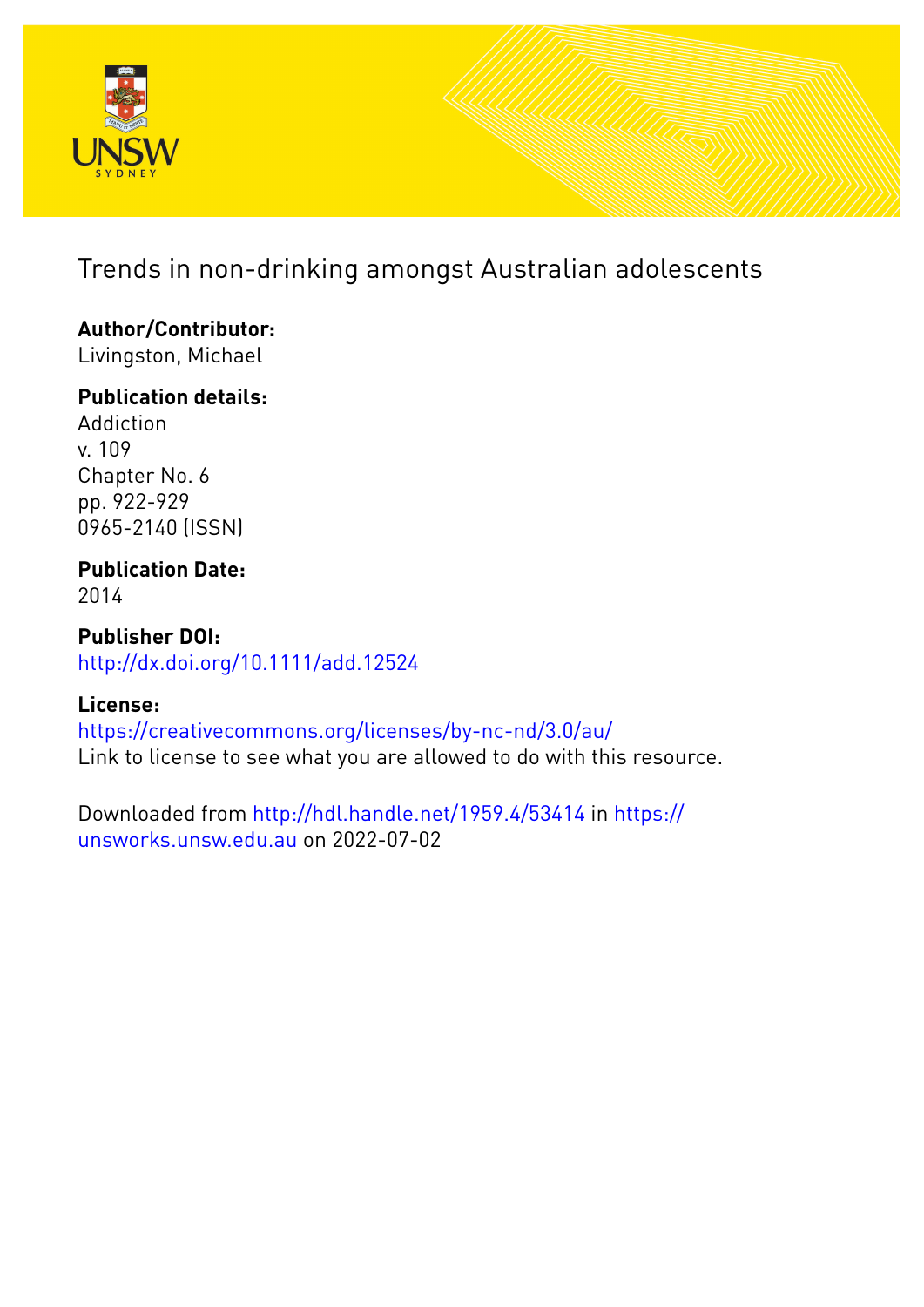## **ACCEPTED FOR PUBLICATION in Addiction, 2014.**

**Title:** Trends in non-drinking amongst Australian adolescents

Author: Michael Livingston<sup>1,2</sup>

1. Drug Policy Modelling Program, National Drug and Alcohol Research Centre,

22-32 King Street

Randwick, Australia, 2031

University of New South Wales, Australia

T: +61 3 84138407

F: +61 3 9416 3420

E: m.livingston@unsw.edu.au

2. Centre for Alcohol Policy Research, Turning Point Alcohol and Drug Centre, Victoria, Australia

**Words:** 2,847

### **Abstract words:** 193

**Tables:** 5

**Pages:** 17

Declaration of interest: We declare that none of the authors are in receipt of financial support, or has any relationship that may pose a conflict of interest in relation to the content presented in the submitted manuscript.

Running head: Declining adolescent drinking in Australia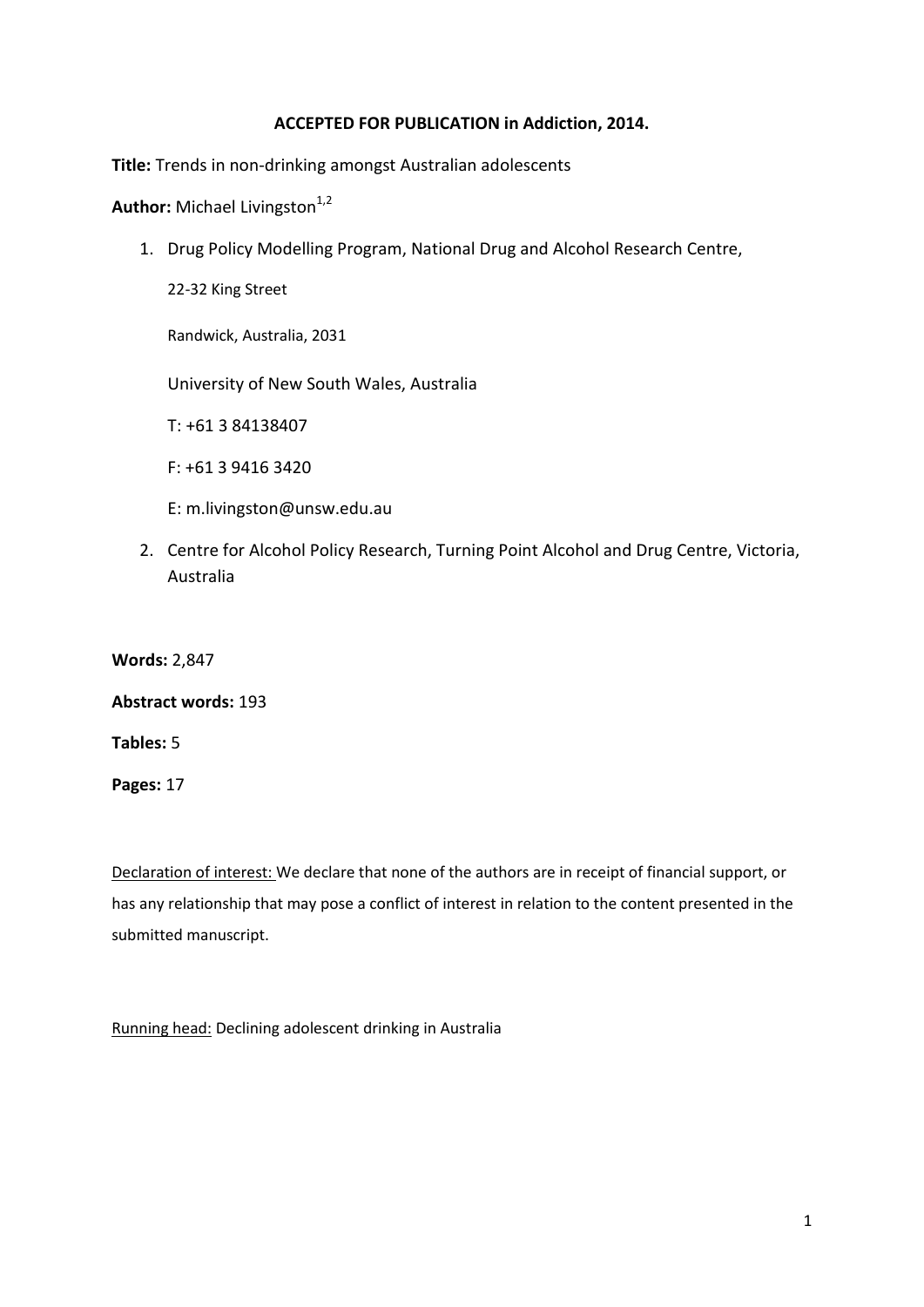## **Abstract**

Background and Aims: Recent evidence suggests that there has been a sharp increase in non-drinking among Australian adolescents. This study aimed to explore the sociodemographic patterns of this increase to identify potential causal factors behind this increase.

Design: Two waves (2001 and 2010) of cross sectional data from the National Drug Strategy Household Survey, a large scale population survey. Logistic regression analyses were used to identify significant changes over time, with interaction terms used to test whether trends varied by respondent characteristics.

## Setting: Australia

Participants: Respondents aged 14-17 years old (n=1477 in 2001 and 1075 in 2010)

Measurements: The key outcome measure was 12 month abstention from alcohol. Sociodemographic variables including sex, age, income, socio-economic status, state and rurality were examined.

Findings: Rates of abstention increased overall from 32.9% (95% CI: 30.0%-35.7%) to 50.2% (95% CI: 46.7%-53.6%) (p<0.01). Abstention increased significantly across all population subgroups examined.

Conclusions: A broad change in drinking behaviour has occurred among Australian adolescents in the last decade, with rates of abstention among 14-17 year olds increasing markedly. Increases in abstention have occurred consistently across a wide range of population sub-groups defined by demographic, socio-economic and regional factors.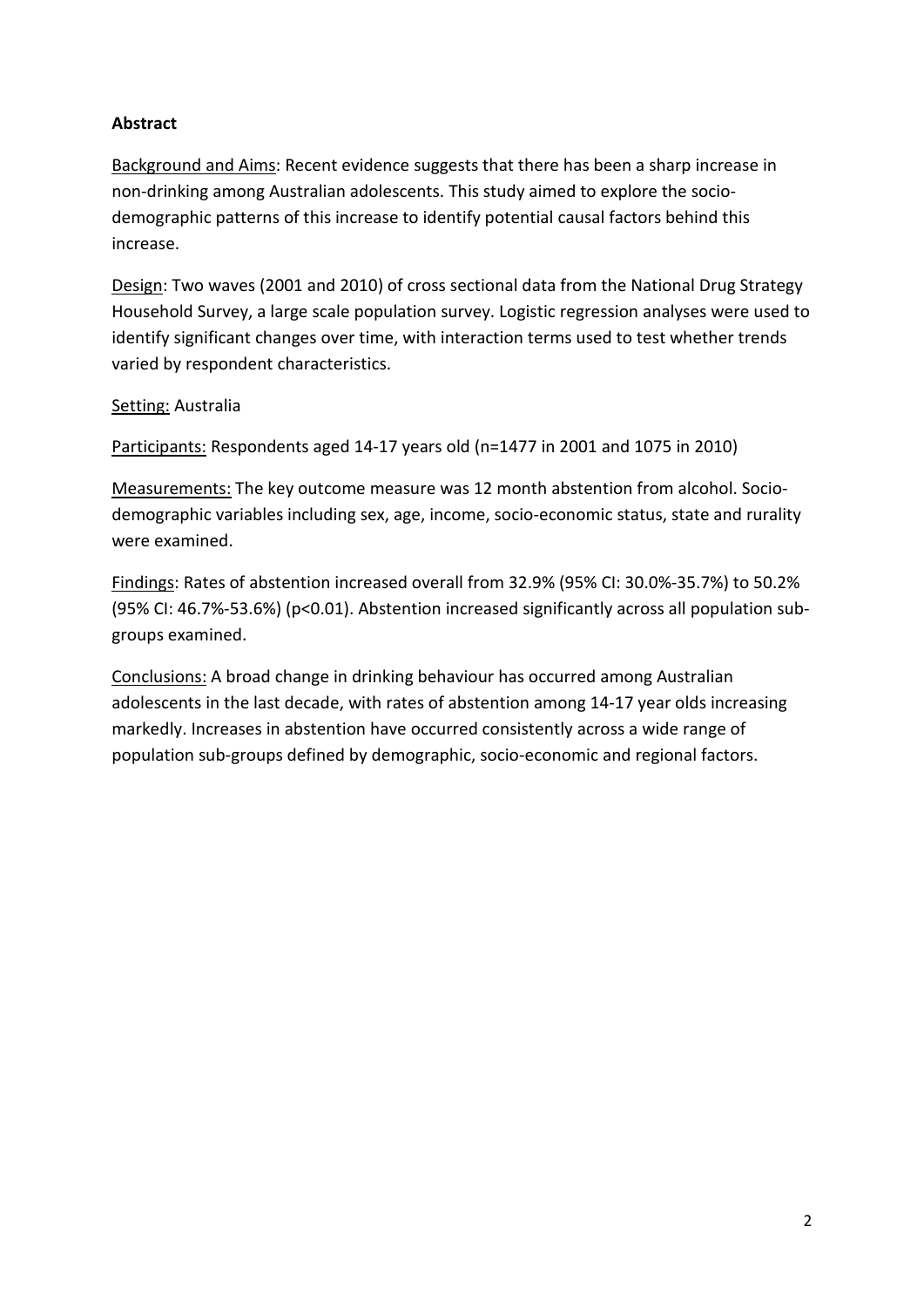## **Trends in non-drinking amongst Australian adolescents**

## **Introduction**

The consumption of alcohol by young people is an issue of major public health concern in Australia and internationally [\(1,](#page-15-0) [2\)](#page-15-1). Alcohol is a key risk factor for injury among young people, with one in five drinkers aged 16 to 17 reporting alcohol-related injuries and one in ten a regretted sexual experience linked to their drinking [\(3\)](#page-15-2). Similarly, there is consistent evidence that early initiation of alcohol consumption and frequency of teen drinking are associated with a range of future negative outcomes, particularly alcohol disorders [\(4-6\)](#page-15-3).

In recent years, there has been a sharp decline in teenage drinking in many countries. In the U.S., for example, the prevalence of alcohol use among  $8<sup>th</sup>$  graders (typically aged 13-14) has fallen from 54% in 1991 to 24% in 2012 [\(7\)](#page-15-4). In England, the proportion of 10-15 year olds who had consumed alcohol at least once has fallen from 61% in 2003 to 45% in 2010 [\(8\)](#page-15-5), while adolescent drinking has also fallen sharply in Sweden, Finland, Iceland, Norway and Russia over the past decade [\(9\)](#page-15-6). The Australian Secondary Students' Alcohol and Drug Survey (ASSAD) highlighted a similar trend in Australia, with past-week prevalence of drinking among 12-15 year olds falling from a peak of 29% in 2002 to 11% in 2011, and from 48% to 33% for 16 to 17 year olds [\(10\)](#page-15-7). This is consistent with data from the National Drug Strategy Household Survey, with rates of abstaining among 12 to 15 year olds growing from 67.6 in 2004 [\(11\)](#page-15-8) to 77.2 in 2010 [\(12\)](#page-15-9).

There has been little research that has attempted to explain these recent declines. There is a substantial literature highlighting the individual, family and community-level factors associated with adolescent alcohol consumption the effectiveness of policy measures on drinking by teenagers which may provide some insight. For example, we know that a range of personality traits (e.g. negative affect, impulsivity) are linked to adolescent initiation of alcohol consumption and that parental approval and modelling of alcohol consumption are key predictors of initiation as is peer drinking behaviour [\(13\)](#page-15-10). There are also studies that highlight the potential role of policy in reducing adolescent drinking, with studies linking advertising exposure, lower prices, higher densities of alcohol outlets and lower legal purchase ages with adolescent drinking [\(14-16\)](#page-15-11).

Few of these factors are likely to have changed dramatically in the last decade. Indeed, in Australia alcohol has become more affordable and available and advertising restrictions remain minimal [\(17-19\)](#page-15-12). The one major policy shift in Australia in this area has been the introduction of laws prohibiting the supply of alcohol to adolescents by adults other than their parents [\(20\)](#page-16-0), which were implemented in half of the states over the study period (New South Wales in 2007, Queensland and South Australia in 2009). Another potential factor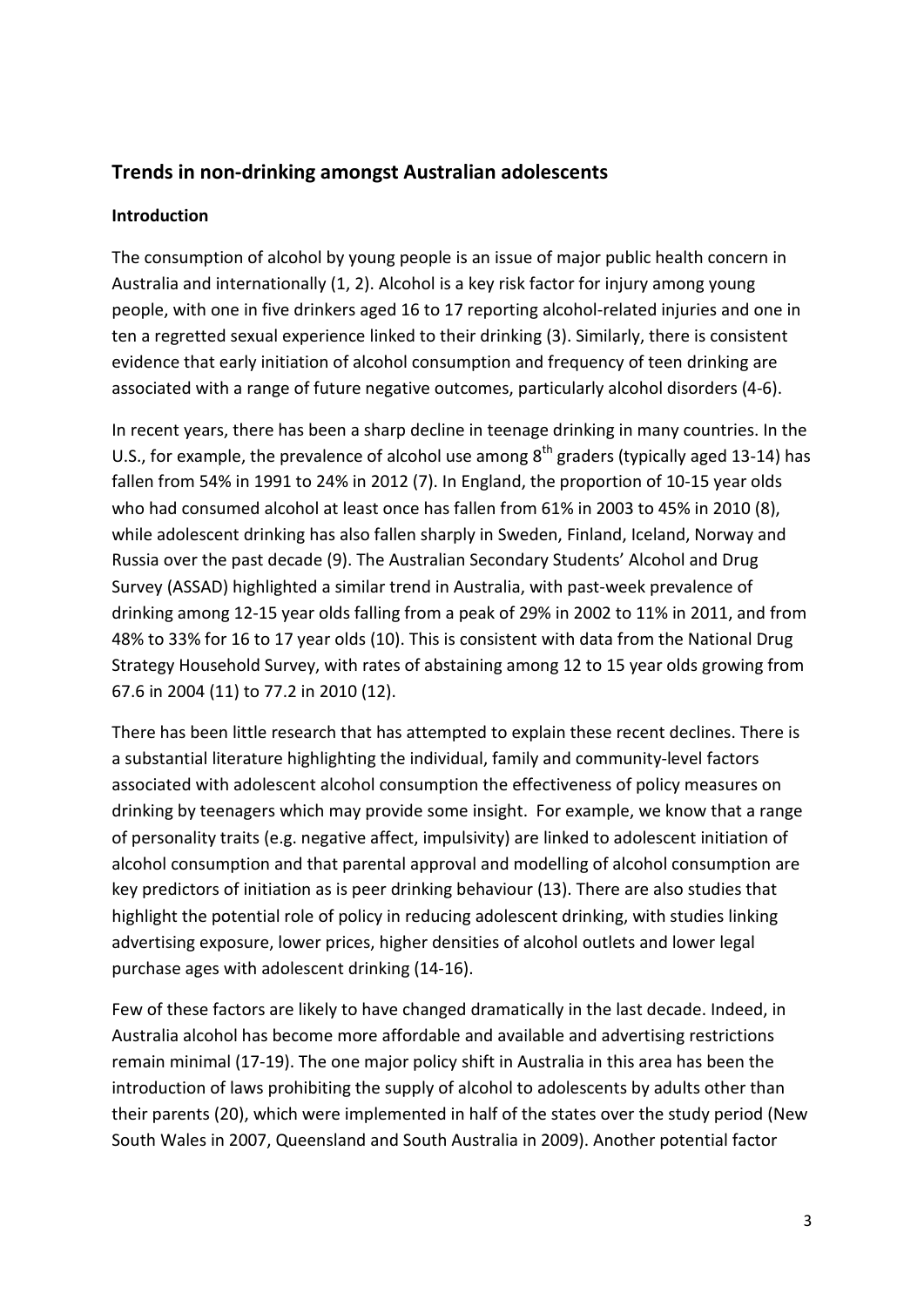influencing teenage drinking was the shift in the 2009 Low Risk Drinking Guidelines to an explicit recommendation that people aged 15 or under should abstain from alcohol [\(2\)](#page-15-1).

There are unlikely to have been dramatic changes in rates of impulsivity or other personality traits in the population and rates of drinking among adults have been steady [\(21\)](#page-16-1). There is some evidence that attitudes towards alcohol have been shifting. For example, a steadily increasing proportion of the adult population considers excessive drinking as the drug problem of most concern in Australian society [\(12,](#page-15-9) [22\)](#page-16-2) and media coverage of alcohol issues has been increasingly focussed on health and social problems associated with drinking [\(23\)](#page-16-3). However, there have been no studies examining whether these changes are reflected in parental attitudes to adolescent alcohol consumption in Australia.

Indeed, there has been no detailed attempt to explore the factors behind increasing adolescent abstention from alcohol in Australia (or elsewhere). Studies have not identified whether these increases in abstinence from drinking among teenagers have been uniform across socio-economic, demographic and geographic subgroups. This is the first step in identifying potential causal mechanisms. If, for example, rates of abstention had increased more dramatically among 14-15 year olds than among 16-17 year olds, then the explicit focus on drinking by those aged 15 or under in the revised Australian drinking guidelines may be implicated. Similarly, if secondary supply laws were driving changes in teen drinking then abstinence rates will have increased more quickly in the states that implemented those laws.

The current study aims to begin to address this gap in the literature by systematically examining the demographic, socio-economic and geographic trends in abstention from alcohol among Australians aged 14 to 17 between 2001 and 2010.

### **Methods**

### *Data*

This study uses two waves of the National Drug Strategy Household Survey, a large Australian survey that collects data on self-reported alcohol and drug use every three years. We use data from the 2001 and 2010 waves, limiting our sample to respondents aged between 14 and 17 years old (the 2010 sample includes 12 and 13 year olds, but these respondents were excluded for the sake of comparability). These two waves include responses from 2,522 young people (1477 in 2001 and 1075 in 2010). For the sake of simplicity, the analyses focussed on just these two waves of data, although changes in abstention were steady across the four survey waves spanning the decade (see results).

Data were collected primarily using a drop and collect approach, in which sampled households are approached and a respondent selected and then the questionnaire is left to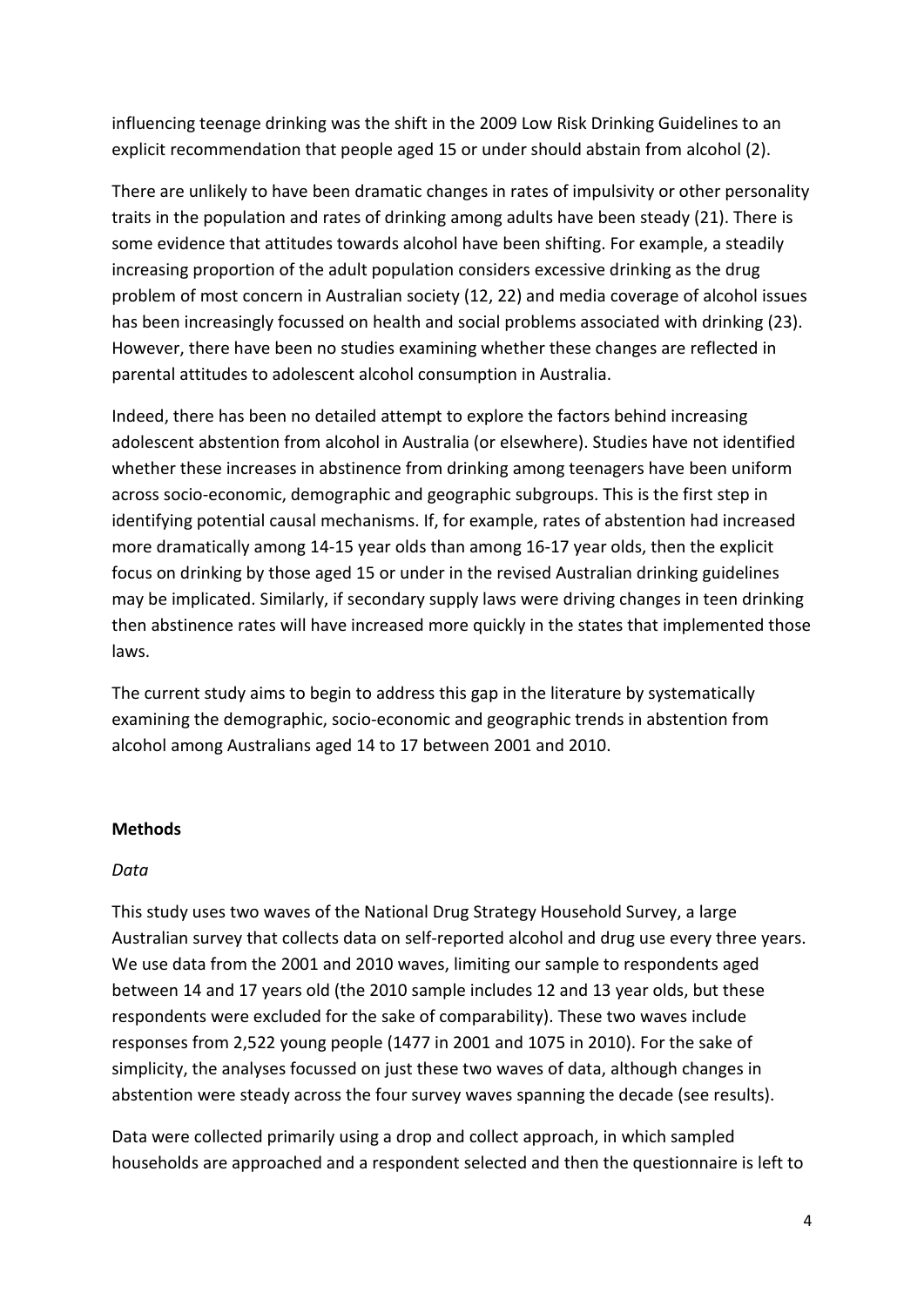be completed, with field work staff collecting the completed survey at a later date. This method was used for all respondents in 2010, while in 2001 a small proportion were surveyed using either face to face interviews (8.2%) or computer-assisted telephone interviews (8.6%). The overall response rates for the two waves are similar (50% in 2001 and 51% in 2010). It is worth noting that, while age-specific response rates are not available, the response rate for 14-17 year olds is likely to be substantially lower. This is reflected by the fact that 2.9% of the unweighted 2010 sample are 14-17 year olds compared with 6.1% in national population estimates [\(24\)](#page-16-4). The use of weighted data partly offsets this issue, with 6.3% of the weighted sample aged 14-17.

Sampling for the NDSHS is stratified by geographic area (capital city and rest of state for each of the six Australian states and the Northern Territory plus a single strata for the Australian Capital Territory). Within strata, multi-stage sampling was undertaken, with smaller regions sampled first (with probability proportional to household numbers), then households within these regions and finally a respondent within each household. The data were weighted to based on the large geographical strata, age group and sex to population benchmarks provided by the Australian Bureau of Statistics. All analyses presented here use the weighted data to ensure the samples are as representative (and comparable) as possible. Full technical details on the sampling, interview and weighting procedures are available in the official survey reports [\(12,](#page-15-9) [25\)](#page-16-5).

The primary dependent variable for this study is drinking status. Respondents were classified as abstainers if they reported consuming no alcohol in the twelve months prior to the survey. A number of independent variables were examined, including the simple age, sex and state of residence. The socio-economic status of the respondents' neighbourhoods was examined via a quintiles of the Australian Bureau of Statistics Index of Relative Socio-Economic Disadvantage [\(26\)](#page-16-6), and rurality was measured using a three category (major cities, inner regional, outer regional and remote) collapsed version of the five category ASGC measure [\(27\)](#page-16-7). A simple binary variable was included to measure whether the respondent was a student or not.

Detailed data on cultural background is not provided in the unit record file for the 2010 NDSHS, so a simplified measure was used. This measure divided respondents into two groups based on whether or not a language other than English was spoken in their home. If so, they were treated as coming from a non-English speaking background. In the 2001 data, these respondents came from households speaking a mix of European languages (51%) (particularly Greek and Italian), Asian languages (38%, mainly Vietnamese, Cantonese, Mandarin) and Arabic (11%).

To resolve the complication of varied income categories across the two questionnaires, a simple measure of household income was derived by inflating the 2001 income categories to 2011 dollars. The most appropriate cut-off was then selected by comparing the inflated categories with those from the 2010 questionnaire and the sample distribution. This led to a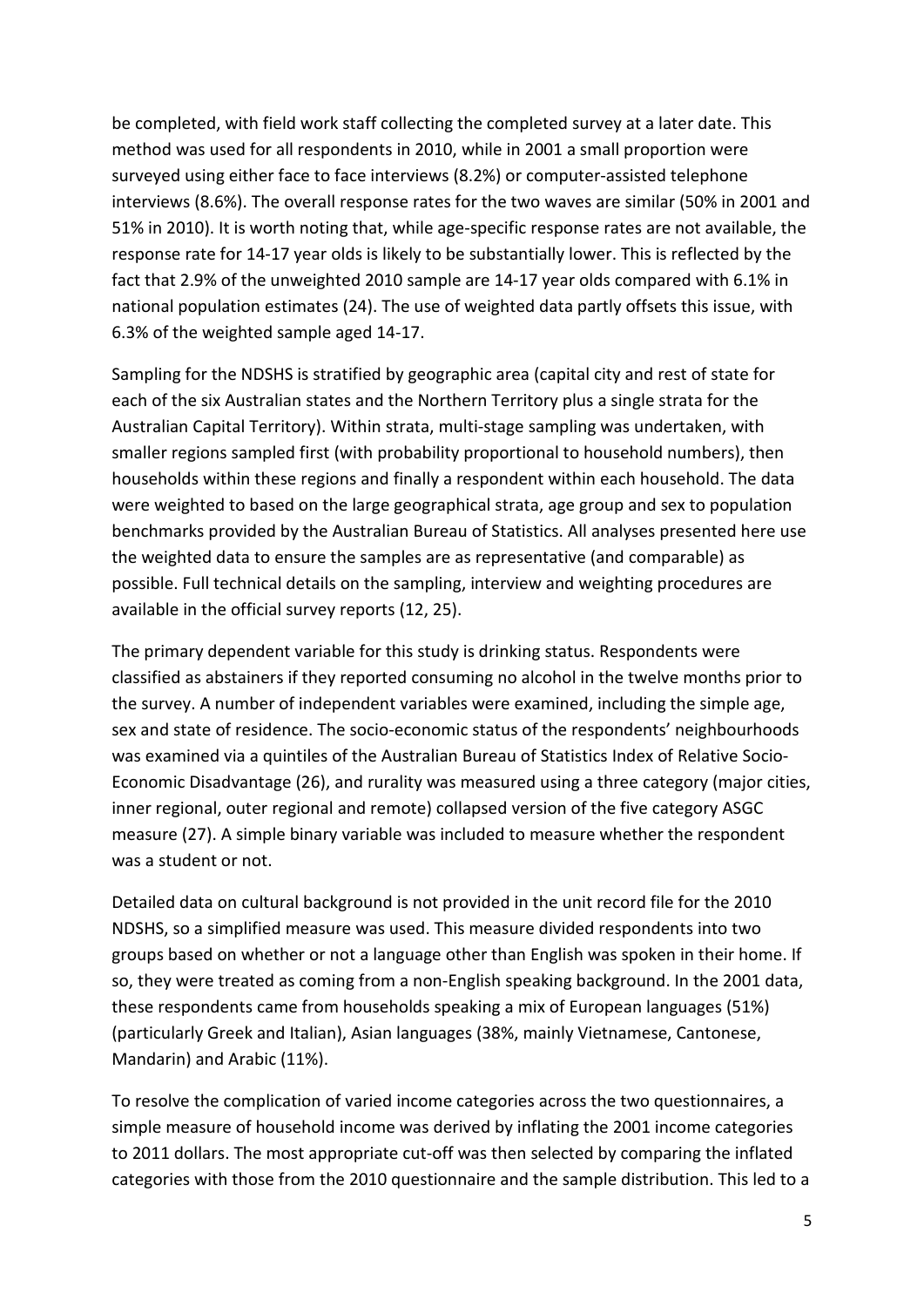simple measure of high income (>\$53,493 on the 2001 data and >\$52,000 on the 2010 data), low income (up to these thresholds) and a category for "don't know".

## *Analyses*

The prevalence of abstaining (and 95% confidence intervals) in the specified sociodemographic groups were estimated using Stata's complex survey design module to ensure appropriate weights were applied and the correct standard errors were calculated.

To test whether trends in abstention varied across subgroups of the population, logistic regression models with all predictors included were developed and then each independent variable was included in an interaction term with year. As these models included region, sex and age, the unweighted data was used to avoid double weighting.

## **Results**

The basic demographic structure of the two samples is provided in Table 1.

|                                            | 2001 (n=1477) | 2010 (n=1075) |
|--------------------------------------------|---------------|---------------|
| Gender                                     |               |               |
| Male                                       | 51.5%         | 51.4%         |
| Female                                     | 48.5%         | 48.6%         |
|                                            |               |               |
| Age                                        |               |               |
| 14                                         | 20.8%         | 23.1%         |
| 15                                         | 23.2%         | 26.4%         |
| 16                                         | 27.3%         | 23.5%         |
| 17                                         | 28.7%         | 27.0%         |
| Household income                           |               |               |
| High                                       | 56.0%         | 60.9%         |
| Low                                        | 16.8%         | 13.6%         |
| Not stated/don't know                      | 27.2%         | 25.5%         |
| Life situation                             |               |               |
| Studying                                   | 82.5%         | 80.8%         |
| Not studying (working, unemployed etc)     | 17.5%         | 19.2%         |
| Cultural background                        |               |               |
| Only English spoken at home                | 79.6%         | 80.3%         |
| Language other than English spoken at home | 20.4%         | 19.8%         |
|                                            |               |               |

*Table 1 – Demographics of 14-17 year old samples, 2001 and 2010, National Drug Strategy Household Survey*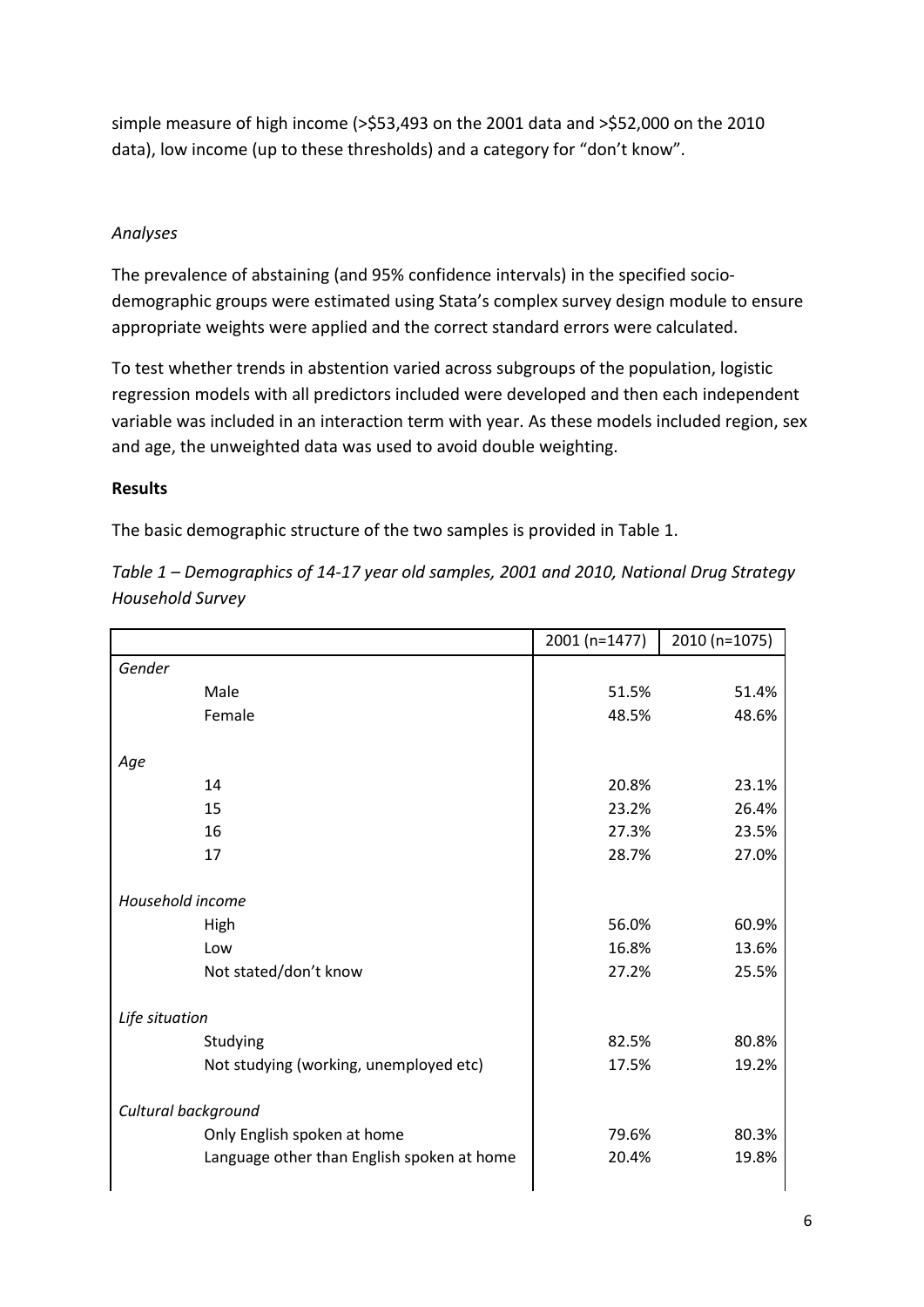| Remoteness of residence                  |       |       |
|------------------------------------------|-------|-------|
| Major city                               | 62.2% | 64.9% |
| Inner regional                           | 18.4% | 23.6% |
| Outer regional/remote                    | 19.4% | 11.5% |
| Socio-economic quintile of neighbourhood |       |       |
| 1 (most disadvantaged)                   | 18.0% | 17.1% |
| 2                                        | 27.5% | 21.0% |
| 3                                        | 18.0% | 17.4% |
| 4                                        | 13.7% | 20.5% |
| 5 (least disadvantaged)                  | 22.8% | 24.1% |
| <b>State</b>                             |       |       |
| <b>NSW</b>                               | 32.9% | 32.1% |
| Vic                                      | 24.2% | 24.1% |
| Qld                                      | 19.7% | 21.1% |
| <b>WA</b>                                | 11.0% | 10.5% |
| SA                                       | 7.2%  | 7.2%  |
| <b>TAS</b>                               | 2.4%  | 2.4%  |
| ACT                                      | 1.6%  | 1.5%  |
| <b>NT</b>                                | 1.1%  | 1.1%  |

Overall abstention rates among 14-17 year olds increased from 32.9% (95% CI: 30.0%- 35.7%) in 2001 to 50.2% (46.7%-53.6%) in 2010. This increase was steady, with abstention rates in this age group of 39.4% (36.6%-42.1%) in 2004 and 40.7% (37.4%-44.1%) in 2007. Abstention rates by individual demographic factors in 2001 and 2010 are presented in Table 2. Rates of abstention were broadly similar for males and females and declined steadily with age. There were large increases in rates of abstention across all age groups and for both males and females between 2001 and 2010 (Table 2).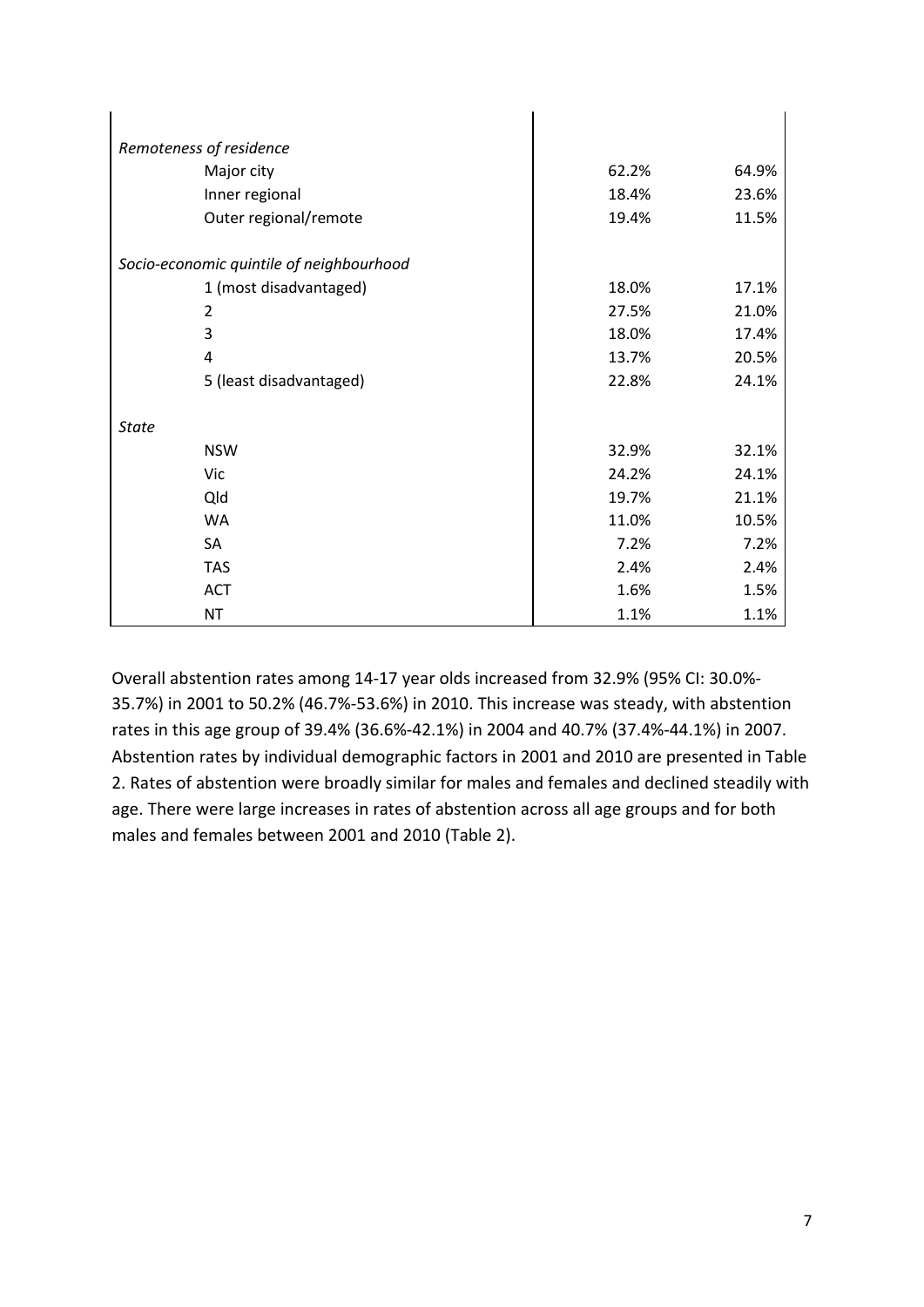|                                |              | 2001                                          | 2010         |                                               |
|--------------------------------|--------------|-----------------------------------------------|--------------|-----------------------------------------------|
|                                | Unweighted n | Weighted prevalence of<br>abstention (95% CI) | Unweighted n | Weighted prevalence of<br>abstention (95% CI) |
| Gender                         |              |                                               |              |                                               |
| Male                           | 501          | 35.7% (31.5%-39.9%)                           | 718          | 51.4% (46.3%-56.5%)                           |
| Female                         | 574          | 29.9% (26.0%-33.8%)                           | 759          | 48.8% (44.2%-53.4%)                           |
|                                |              |                                               |              |                                               |
| Age                            |              |                                               |              |                                               |
| 14                             | 252          | 56.6% (49.9%-63.3%)                           | 311          | 73.0% (67.0%-79.0%)                           |
| 15                             | 275          | 39.0% (33.0%-45.0%)                           | 366          | 61.3% (54.5%-68.2%)                           |
| 16                             | 264          | 25.8% (20.6%-31.0%)                           | 404          | 39.6% (32.8%-46.5%)                           |
| 17                             | 294          | 18.0% (13.4%-22.7%)                           | 396          | 28.6% (22.4%-34.7%)                           |
|                                |              |                                               |              |                                               |
| Household income               |              |                                               |              |                                               |
| High                           | 652          | 28.9% (23.4%-34.3%)                           | 812          | 42.7% (35.9%-49.4%)                           |
| Low                            | 149          | 35.1% (28.1%-42.1%)                           | 259          | 60.4% (51.5%-69.3%)                           |
| Not stated/don't<br>know       | 274          | 34.1% (30.2%-38.0%)                           | 406          | 51.0% (46.5%-55.5%)                           |
|                                |              |                                               |              |                                               |
| Life situation                 |              |                                               |              |                                               |
| Studying                       | 786          | 34.9% (31.7%-38.2%)                           | 1179         | 54.6% (50.7%-58.6%)                           |
| Not studying<br>(working,      | 190          | 20.0% (13.9%-26.2%)                           | 236          | 26.1% (18.9%-33.2%)                           |
| unemployed etc)                |              |                                               |              |                                               |
| Cultural background            |              |                                               |              |                                               |
| Language other than            |              |                                               |              |                                               |
| English spoken at<br>home      | 833          | 45.9% (38.9%-53.0%)                           | 1198         | 64.6% (56.1%-73.2%)                           |
| Only English spoken<br>at home | 174          | 29.2% (26.0%-32.3%)                           | 270          | 45.2% (41.3%-49.1%)                           |

*Table 2 – Twelve month abstention from alcohol by individual socio-demographic factors, 2001 and 2010, National Drug Strategy Household Survey*

Abstention was at roughly similar levels across income groups and increased sharply in all groups. Young people who were studying had higher abstention rates than those that were working, unemployed or on home duties and abstention rates in both groups increased over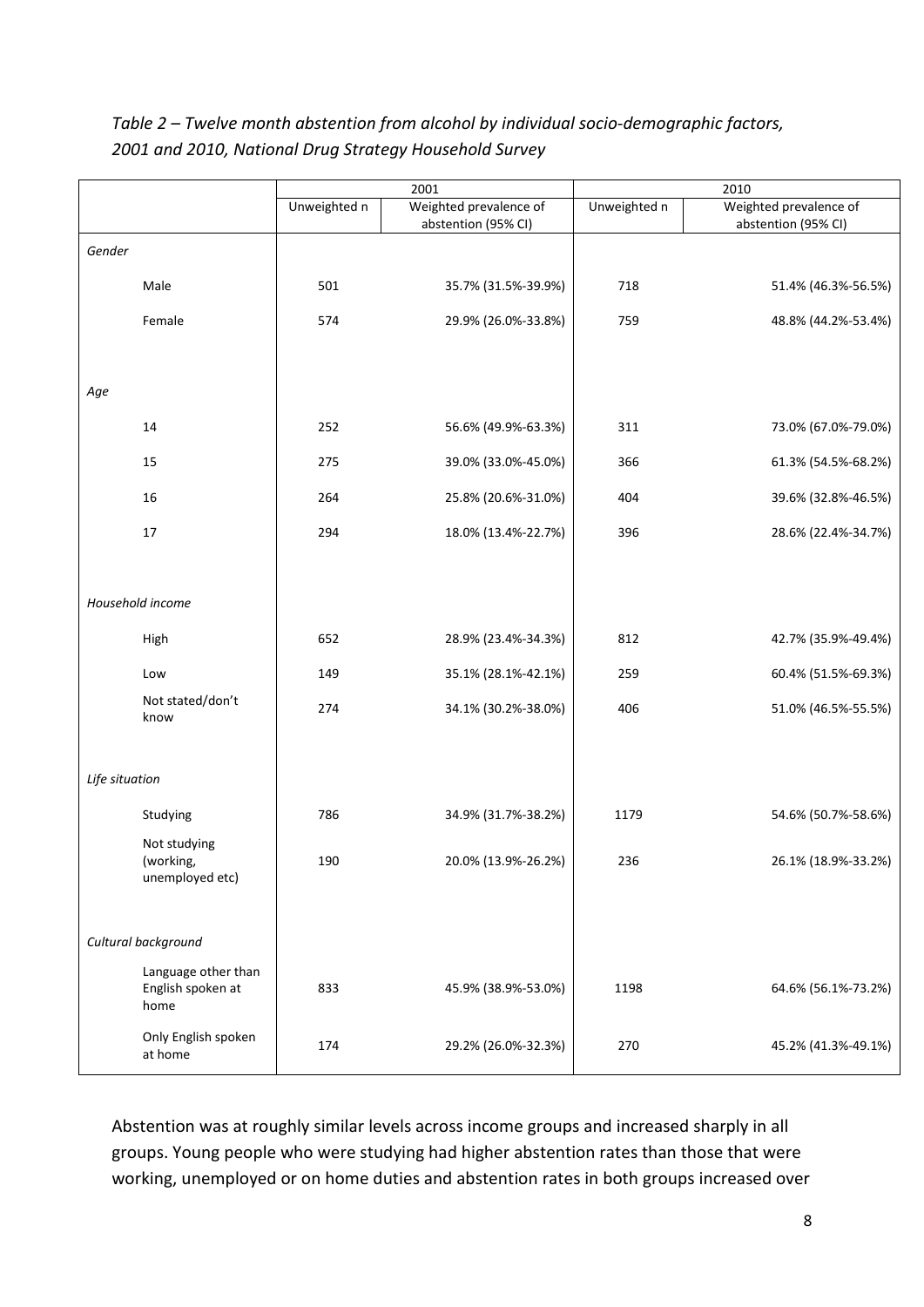the study period. Similarly, young people living in households where a second language was spoken had higher abstention rates than those in only English speaking households, but the abstention rate for both groups increased over the study period.

Abstention rates based on geographically determined factors are presented in Table 3.

*Table 3 – Twelve month abstention from alcohol by geographic socio-demographic factors, 2001 and 2010, National Drug Strategy Household Survey*

|                                             | 2001         |                        | 2010         |                        |
|---------------------------------------------|--------------|------------------------|--------------|------------------------|
|                                             | Unweighted n | Weighted prevalence    | Unweighted n | Weighted prevalence    |
|                                             |              | of abstention (95% CI) |              | of abstention (95% CI) |
| Remoteness of residence                     |              |                        |              |                        |
| Major city                                  | 676          | 35.6% (32.0%-39.3%)    | 992          | 52.6% (48.4%-56.9%)    |
| Inner regional                              | 233          | 30.1% (23.1%-37.0%)    | 211          | 47.4% (39.8%-55.0%)    |
| Outer regional/remote                       | 166          | 26.7% (20.4%-32.9%)    | 274          | 41.9% (32.7%-51.2%)    |
| Socio-economic quintile of<br>neighbourhood |              |                        |              |                        |
| 1 (most disadvantaged)                      | 171          | 34.8% (27.7%-41.9%)    | 246          | 48.9% (39.5%-58.4%)    |
| $\overline{2}$                              | 236          | 35.2% (29.3%-41.0%)    | 345          | 43.3% (36.0%-50.6%)    |
| $\overline{\mathbf{3}}$                     | 185          | 32.9% (25.9%-40.0%)    | 234          | 48.7% (40.4%-57.1%)    |
| 4                                           | 226          | 35.2% (27.7%-42.6%)    | 228          | 59.7% (52.5%-66.8%)    |
| 5 (least disadvantaged)                     | 257          | 27.1% (21.8%-32.4%)    | 424          | 50.0% (43.1%-56.8%)    |
| <b>State</b>                                |              |                        |              |                        |
| <b>NSW</b>                                  | 294          | 36.4% (30.8%-42.0%)    | 332          | 54.3% (47.9%-60.6%)    |
| Vic                                         | 210          | 33.3% (27.5%-39.0%)    | 312          | 48.3% (40.6%-56.05)    |
| Qld                                         | 253          | 28.0% (20.8%-35.2%)    | 191          | 50.2% (43.6%-56.7%)    |
| WA                                          | 103          | 29.6% (23.6%-35.6%)    | 332          | 50.1% (39.3%-60.9%)    |
| SA                                          | 83           | 40.1% (30.1%-50.0%)    | 106          | 40.6% (27.7%-53.5%)    |
| <b>TAS</b>                                  | 46           | 24.0% (12.4%-35.6%)    | 68           | 45.8% (28.6%-63.1%)    |
| <b>ACT</b>                                  | 40           | 20.8% (11.6%-30.0%)    | 79           | 42.0% (23.0%-60.9%)    |
| <b>NT</b>                                   | 46           | 27.3% (13.4%-40.6%)    | 57           | 54.9% (38.0%-71.7%)    |

Across both survey waves, abstinence rates were broadly similar across socio-economic quintiles. There were some large variation in prevalence estimates by state, but sample sizes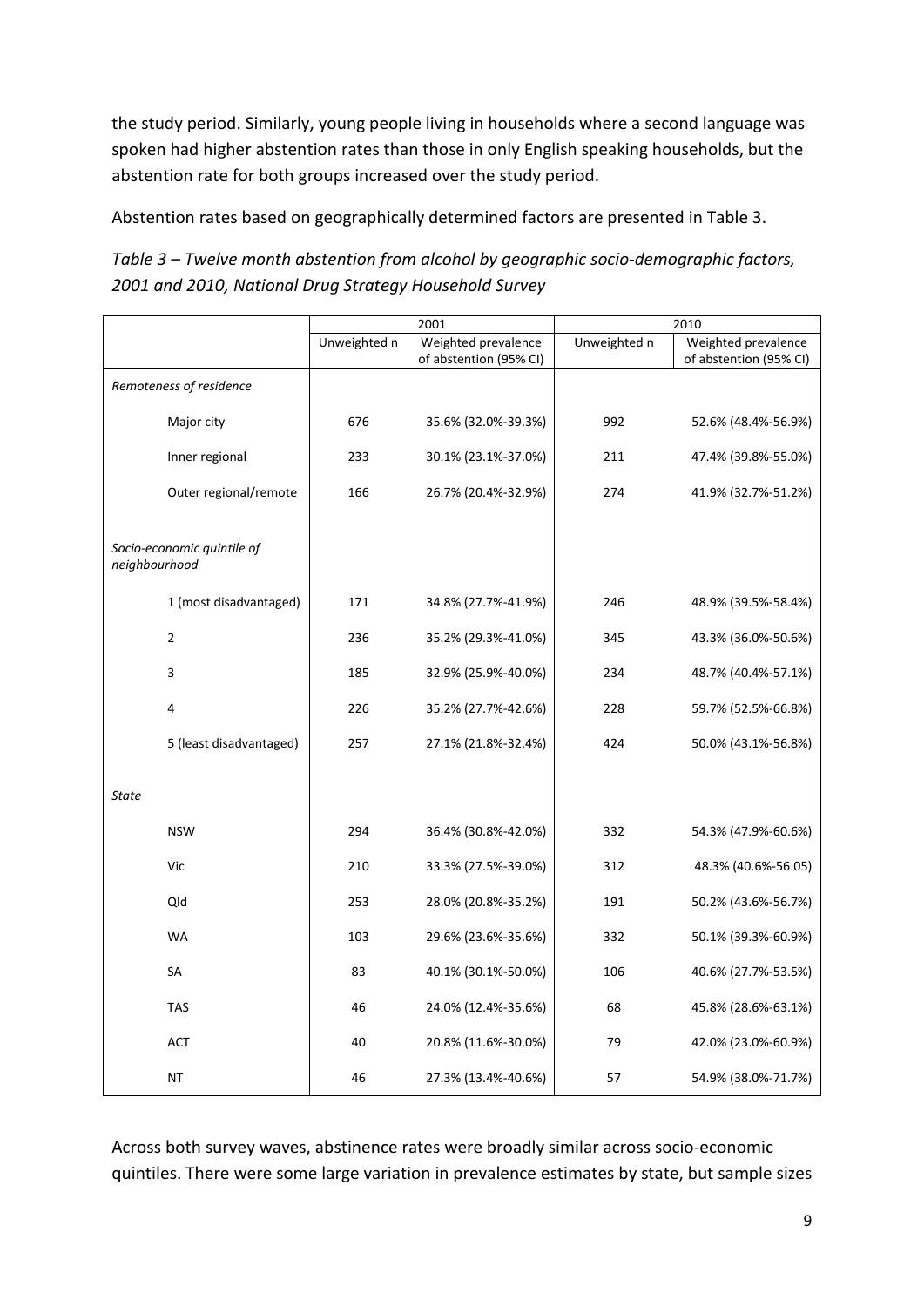were low and confidence intervals very large. Young people in outer regional and remote areas had lower abstaining rates than those living in major cities. Abstinence rates increased in all remoteness and socio-economic disadvantage categories and in all states except South Australia.

The results of the overarching logistic regression model incorporating all predictor variables are presented in Table 4. Respondents were around twice as likely to report abstention from alcohol in 2010 as 2001 once other factors were controlled for. The relationships between abstention and the socio-demographic variables were consistent with the descriptive statistics presented above. Abstention was slightly higher among males and declined significantly with age. Young people who were no longer studying were less likely to abstain from alcohol as were young people from households where only English was spoken. Household income was not significantly associated with abstention.

*Table 4– Logistic regression model of twelve month abstention from alcohol by sociodemographic factors and year, National Drug Strategy Household Survey*

|                                            | OR (95% CI)         | p-value |
|--------------------------------------------|---------------------|---------|
| Year                                       |                     |         |
| 2001 (ref)                                 | 1                   | n.a.    |
| 2010                                       | 2.14 (1.76-2.60)    | < 0.01  |
| Gender                                     |                     |         |
| Male (ref)                                 | 1                   | n.a.    |
| Female                                     | $0.83(0.68-1.00)$   | 0.05    |
| Age                                        |                     |         |
| 14 (ref)                                   | $\mathbf{1}$        | n.a.    |
| 15                                         | $0.57(0.44-0.73)$   | < 0.01  |
| 16                                         | $0.25(0.19-0.32)$   | < 0.01  |
| 17                                         | $0.14(0.11-0.19)$   | < 0.01  |
| Household income                           |                     |         |
| High (ref)                                 | $\mathbf{1}$        | n.a.    |
| Low                                        | $1.15(0.89-1.50)$   | 0.29    |
| Not stated/don't know                      | $0.89(0.72 - 1.11)$ | 0.32    |
| Life situation                             |                     |         |
| Studying (ref)                             | 1                   | n.a.    |
| Not studying (working, unemployed etc)     | $0.63(0.48-0.83)$   | < 0.01  |
| Cultural background                        |                     |         |
| Only English spoken at home (ref)          | $\mathbf{1}$        | n.a.    |
| Language other than English spoken at home | 2.20 (1.72-2.81)    | < 0.01  |
|                                            |                     |         |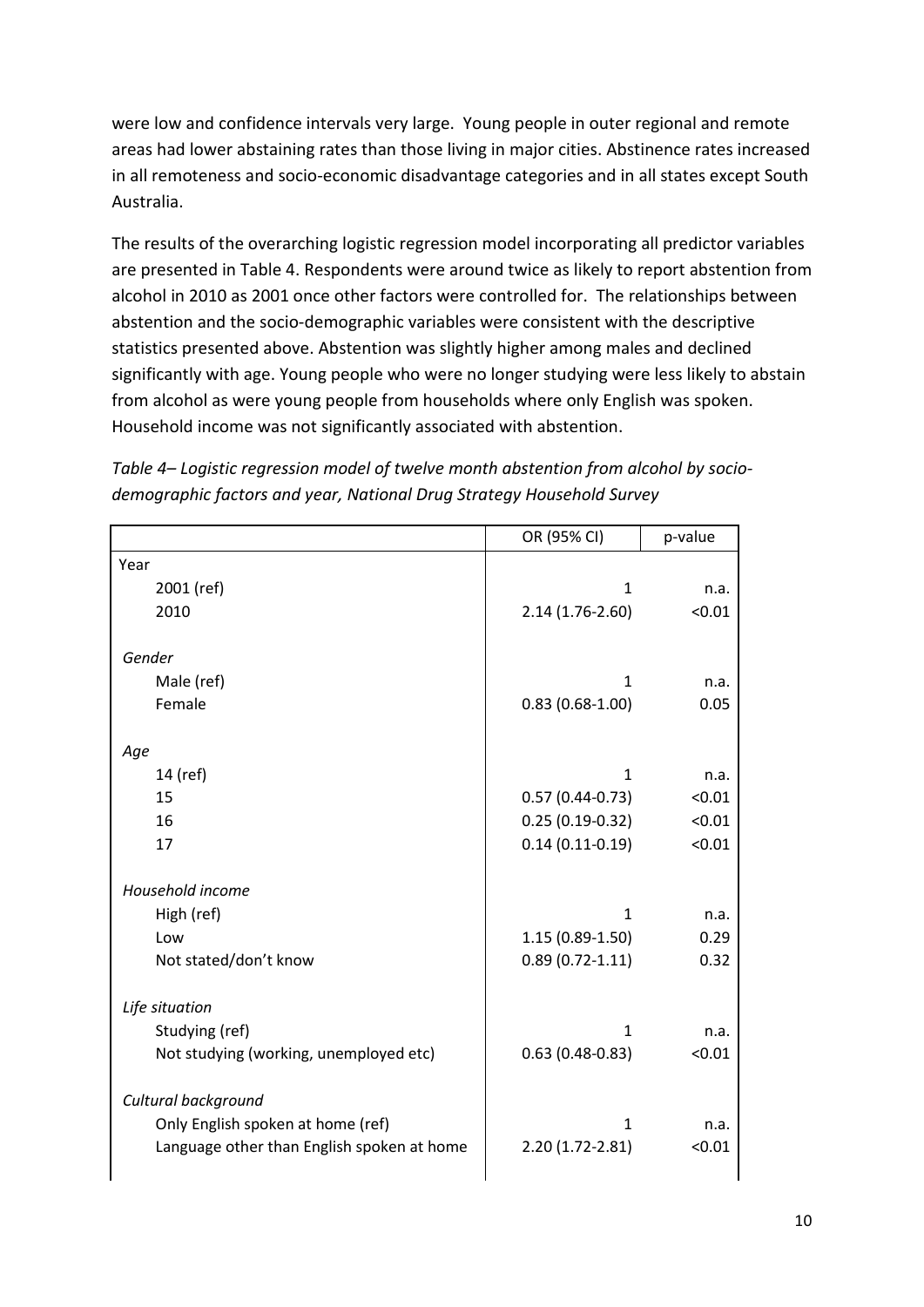| Remoteness of residence                  |                     |      |
|------------------------------------------|---------------------|------|
| Major city (ref)                         | 1                   | n.a. |
| Inner regional                           | $0.80(0.60-1.05)$   | 0.11 |
| Outer regional/remote                    | $0.69(0.52-0.93)$   | 0.02 |
|                                          |                     |      |
| Socio-economic quintile of neighbourhood |                     |      |
| 1 (most disadvantaged) (ref)             | 1                   | n.a. |
| 2                                        | $0.84(0.62 - 1.13)$ | 0.26 |
| 3                                        | $0.85(0.61-1.18)$   | 0.34 |
| 4                                        | $0.99(0.71-1.38)$   | 0.95 |
| 5 (least disadvantaged)                  | $0.70(0.51-0.97)$   | 0.03 |
| <b>State</b>                             |                     |      |
| NSW (ref)                                | 1                   | n.a. |
| Vic                                      | $0.78(0.59-1.04)$   | 0.09 |
| Qld                                      | $0.92(0.68-1.24)$   | 0.59 |
| <b>WA</b>                                | $0.80(0.59-1.08)$   | 0.14 |
| <b>SA</b>                                | $0.81(0.55-1.19)$   | 0.29 |
| <b>TAS</b>                               | $0.68(0.41-1.11)$   | 0.12 |
| <b>ACT</b>                               | $0.62(0.37-1.02)$   | 0.06 |
| <b>NT</b>                                | $1.10(0.65 - 1.86)$ | 0.73 |

Abstention rates were significantly lower in outer regional and remote areas (compared to major cities), but there were no significant differences at the state level or across socio-economic quintiles.

Additional interaction terms between each of the independent variables and year were included in further models, to assess whether the change over time in abstention varied between population subgroups. These are presented in Table 5. None of these interaction terms were statistically significant, suggesting that changes in abstention rates took place across all demographic groups in the population.

*Table 5– Interactions between socio-demographic variables and year in fully adjusted logistic regression models of twelve month abstention, National Drug Strategy Household Survey*

|                                      | OR (95% CI)         | p-value |
|--------------------------------------|---------------------|---------|
|                                      |                     | n.a.    |
| Year x Gender (female)               | $1.38(0.95 - 2.02)$ | 0.09    |
|                                      |                     |         |
| Year x Age (15)                      | $1.25(0.74-2.11)$   | 0.40    |
| Year x Age (16)                      | $1.16(0.68-1.98)$   | 0.58    |
| Year x Age (17)                      | $1.09(0.62 - 1.93)$ | 0.76    |
|                                      |                     |         |
| Year x Household Income (low)        | 1.34 (0.78-2.29)    | 0.29    |
| Year x Household Income (don't know) | $0.88(0.65-1.18)$   | 0.40    |
|                                      |                     |         |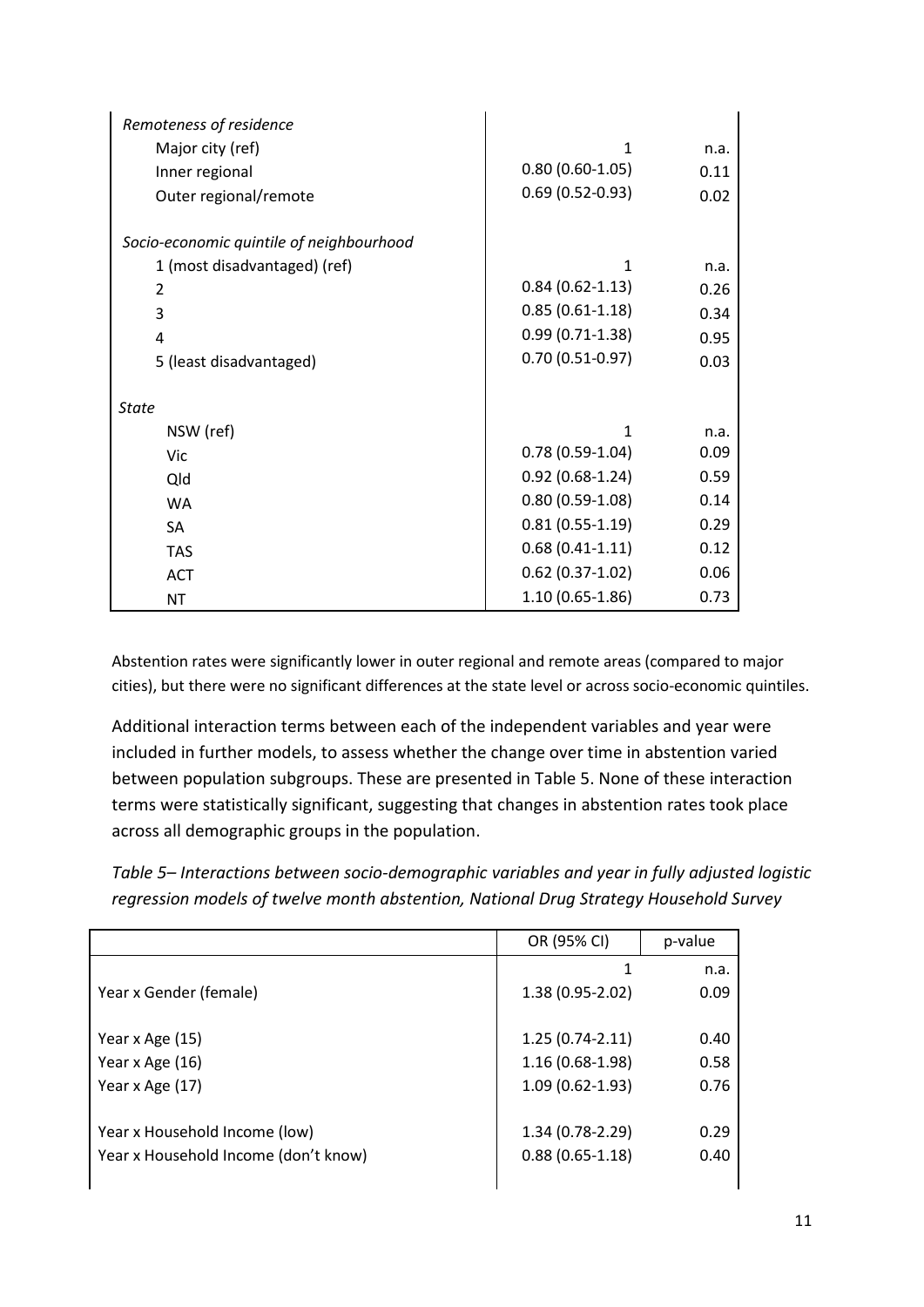| Year x Life Situation (not studying)                   | $0.88(0.52 - 1.50)$ | 0.64 |
|--------------------------------------------------------|---------------------|------|
| Year x Cultural Background (non-English speaking)      | $1.13(0.69-1.84)$   | 0.63 |
| Year x Remoteness (inner regional)                     | $0.91(0.55-1.51)$   | 0.72 |
| Year x Remoteness (outer regional/remote)              | 1.34 (0.79-2.30)    | 0.28 |
|                                                        |                     |      |
| Year x Socio-Economic Quintile (2)                     | $0.72(0.39-1.32)$   | 0.29 |
| Year x Socio-Economic Quintile (3)                     | $1.09(0.56-2.11)$   | 0.80 |
| Year x Socio-Economic Quintile (4)                     | $1.10(0.58-2.10)$   | 0.76 |
| Year x Socio-Economic Quintile (5 least disadvantaged) | $1.16(0.64-2.10)$   | 0.63 |
|                                                        |                     |      |
| Year x State (Vic)                                     | $1.21(0.69-2.13)$   | 0.50 |
| Year x State (Qld)                                     | $1.70(0.94 - 3.10)$ | 0.08 |
| Year x State (WA)                                      | $1.18(0.62 - 2.26)$ | 0.61 |
| Year x State (SA)                                      | $0.83(0.39-1.80)$   | 0.65 |
| Year x State (Tas)                                     | 1.84 (0.69-4.91)    | 0.22 |
| Year x State (ACT)                                     | $1.36(0.49-3.76)$   | 0.55 |
| Year x State (NT)                                      | 2.44 (0.88-6.74)    | 0.09 |

*These interaction terms are adjusted for all variables in the full regression model presented in Table 4*

#### **Discussion**

The results presented here confirm that there has been a sharp increase in non-drinking among adolescents in Australia, with abstainers making up 50.2% of 14 to 17 year olds in 2010 compared with 32.9% in 2001. This increase has been distributed across all subsections of the population examined. Thus while, for example, young people living in remote areas are less likely than city dwellers to abstain, abstention in both groups has increased at roughly the same rate. These findings point towards broad cultural factors that span the population as the key drivers of the shift in drinking behaviour taking place among young people in Australia.

The similarity of the Australian trends with those found in the Nordic countries and the USA raises the question of common underlying factors across these countries. Interestingly, all countries have strong temperance traditions and have had roughly parallel consumption patterns over the last century, with long waves of increasing and decreasing consumption at similar historical points [\(28\)](#page-16-8). These long waves have been theorised as being a delayed social reaction to changes in consumption [\(29\)](#page-16-9). Thus, increases in alcohol consumption or alcohol-related harm are followed by increasing social concerns about alcohol and subsequent reductions in consumption (driven as much by cultural shifts as policy changes) [\(30\)](#page-16-10). Social concerns around alcohol typically focus heavily on the drinking of young people and shifts in parental and social norms about teenage drinking may be the first sign of a shift in broader population drinking. Thus, these findings may represent a turning point in these long waves and may herald a period of declining consumption in Australia. The idea that a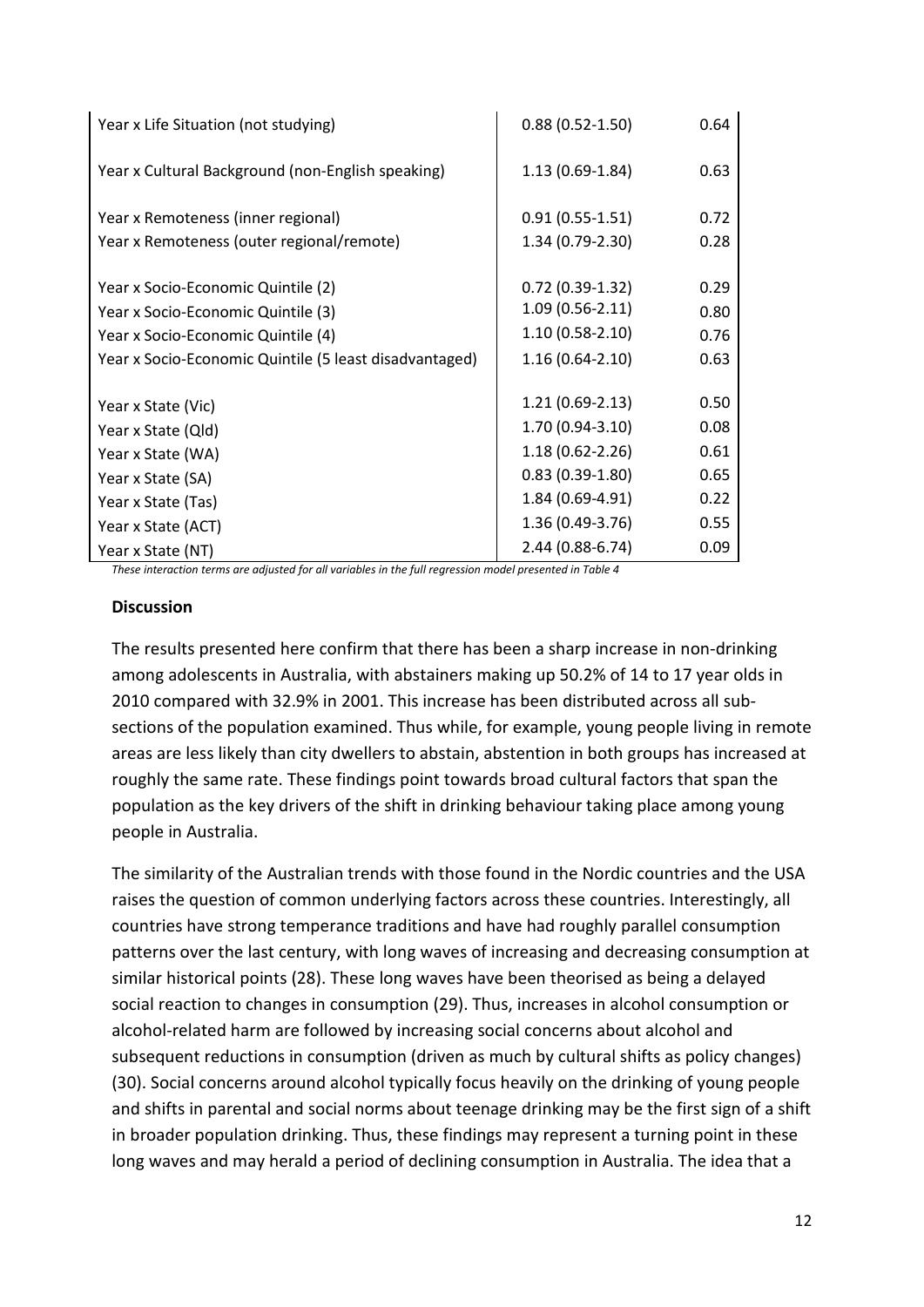broad social shift is going on regarding alcohol in Australia is supported by ongoing changes in public attitudes, with sharp increases in concern about alcohol [\(12\)](#page-15-9) and in attitudes to restrictive alcohol policies [\(31\)](#page-16-11).

For example, increased social concern about alcohol may have led to more restrictive parental attitudes about supply of alcohol or supervision of their adolescent children. Indeed, while this study found no evidence that the secondary supply laws discussed earlier were directly related to abstinence rates, they could be seen as a manifestation of this increased public concern about teenage drinking which may have resulted in greater informal control of access to alcohol for underage drinkers. Another potential explanation relates to the broad shifts in leisure activities that have occurred in the past decade. Recent Australian evidence estimates that 14-17 year olds use the internet more than three hours per day on average [\(32\)](#page-16-12). This form of entertainment may have displaced other leisure activities in young people's lives, including those involving alcohol consumption. Some early evidence from Sweden supports this explanation, finding lower rates of drinking among young people with higher engagement in social media and online gaming [\(33\)](#page-16-13). Finally, the Australian population is increasingly multi-cultural, with a steady increase in residents from typically lighter drinking cultures [\(34\)](#page-16-14). This gradual cultural shift is likely to have played a part in the increasing rates of abstention among adolescents. Future research, including in depth qualitative work, needs to examine these and other potential causes of the sharp changes in drinking behaviour reported here.

The reductions in drinking among Australian adolescents have not been offset by increases in illicit drug use or smoking, with steady falls in the prevalence of these behaviours over the same period [\(10\)](#page-15-7). This is in contrast to some of the international data, with significant increases in cannabis use over the first decade of the 2000s in Finland and the USA and stable rates in Sweden [\(7,](#page-15-4) [9\)](#page-15-6).

It is also worth noting the limitations of the data underpinning this study – the NDSHS has a relatively low response rate (~50%) and this raises some concerns about the validity of population estimates based on it. However, previous studies find that non-response bias for alcohol use is typically small or non-significant [\(35-37\)](#page-16-15). There is also the potential that young people's responses to questions about their alcohol use will be influenced by their norms about the acceptability of drinking. This could mean that the reductions observed here are overstated, but even in this scenario, such a dramatic shift in norms around drinking by teenagers is noteworthy and worthy of further investigation. There is some evidence that rates of alcohol-related harm have increased even among adolescents over the last decade [\(38\)](#page-16-16), adding to the increasing evidence that harm and consumption trends are diverging. Exploring whether this divergence is due to biases in harms data, survey data or changes in the distribution of drinking is a key area for future research.

The significance of the trends identified in this study will only be fully understood in future years as this cohort ages. There are already some indications that drinking rates are falling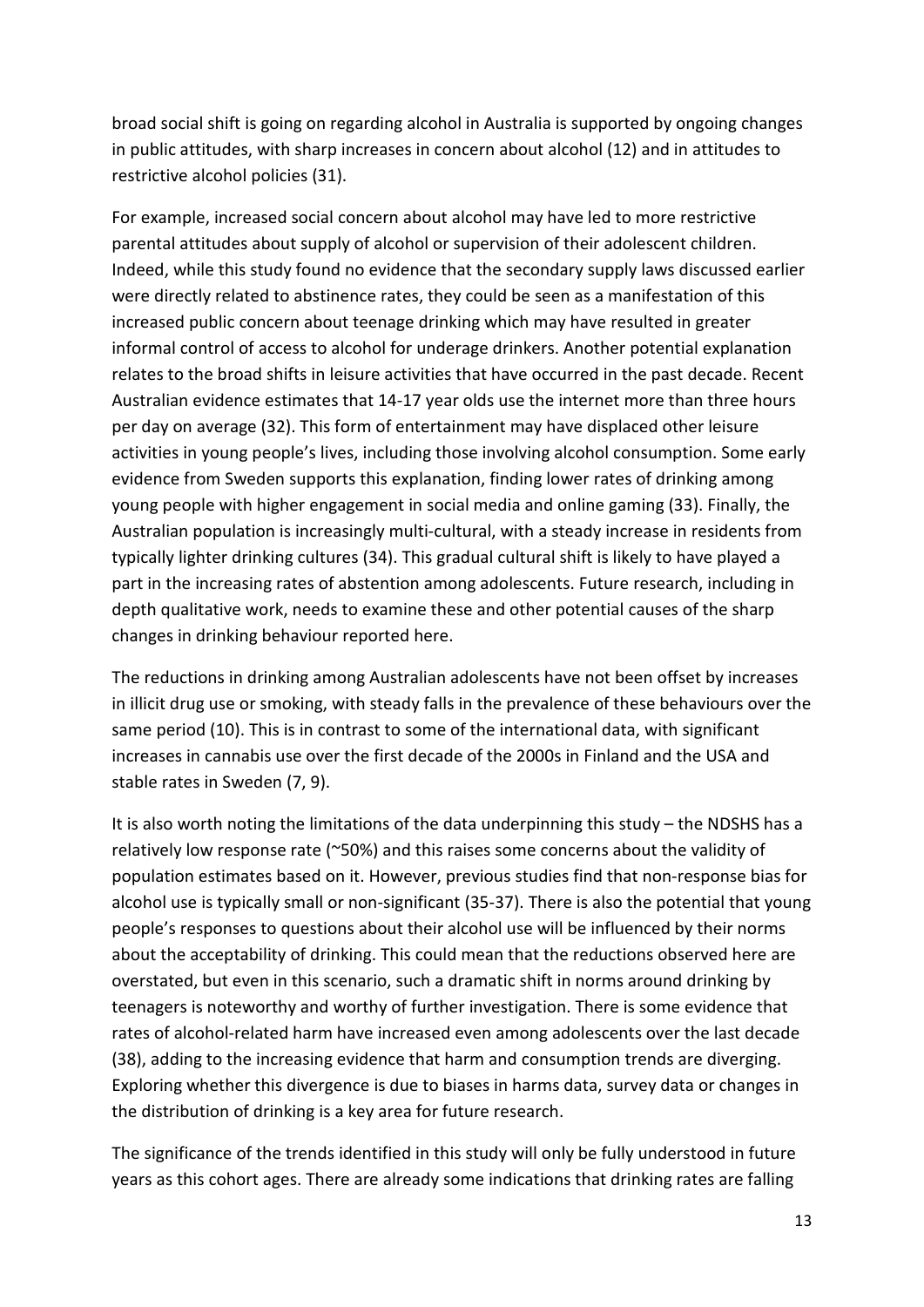among young adults [\(12\)](#page-15-9), although these vary across surveys [\(39\)](#page-16-17) and are not consistent with register data showing steadily increasing rates of harm [\(40\)](#page-17-0). Given previous work highlighting the importance of early initiation of drinking [\(41\)](#page-17-1), the findings of this study suggest that we should expect declines in problems related to alcohol in young adulthood and beyond as this cohort ages. Future work is critical to try to pin down the causal processes behind these changes so that they can be best supported via appropriate policy and practice.

#### **Acknowledgements**

Michael Livingston is supported by an NHMRC Early Career Fellowship. The Centre for Alcohol Policy Research is funded by the Foundation for Alcohol Research and Education, an independent, charitable organisation working to prevent the harmful use of alcohol in Australia [www.fare.org.au.](http://www.fare.org.au/)

The funders had no role in study design, analysis or interpretation or in the decision to submit this paper for publication. The Australian Institute of Health and Welfare manage the data collection and dissemination of the National Drug Strategy Household Survey and we are grateful to them for facilitating access to the data.

Robin Room provided extremely helpful comments on an early draft of this manuscript.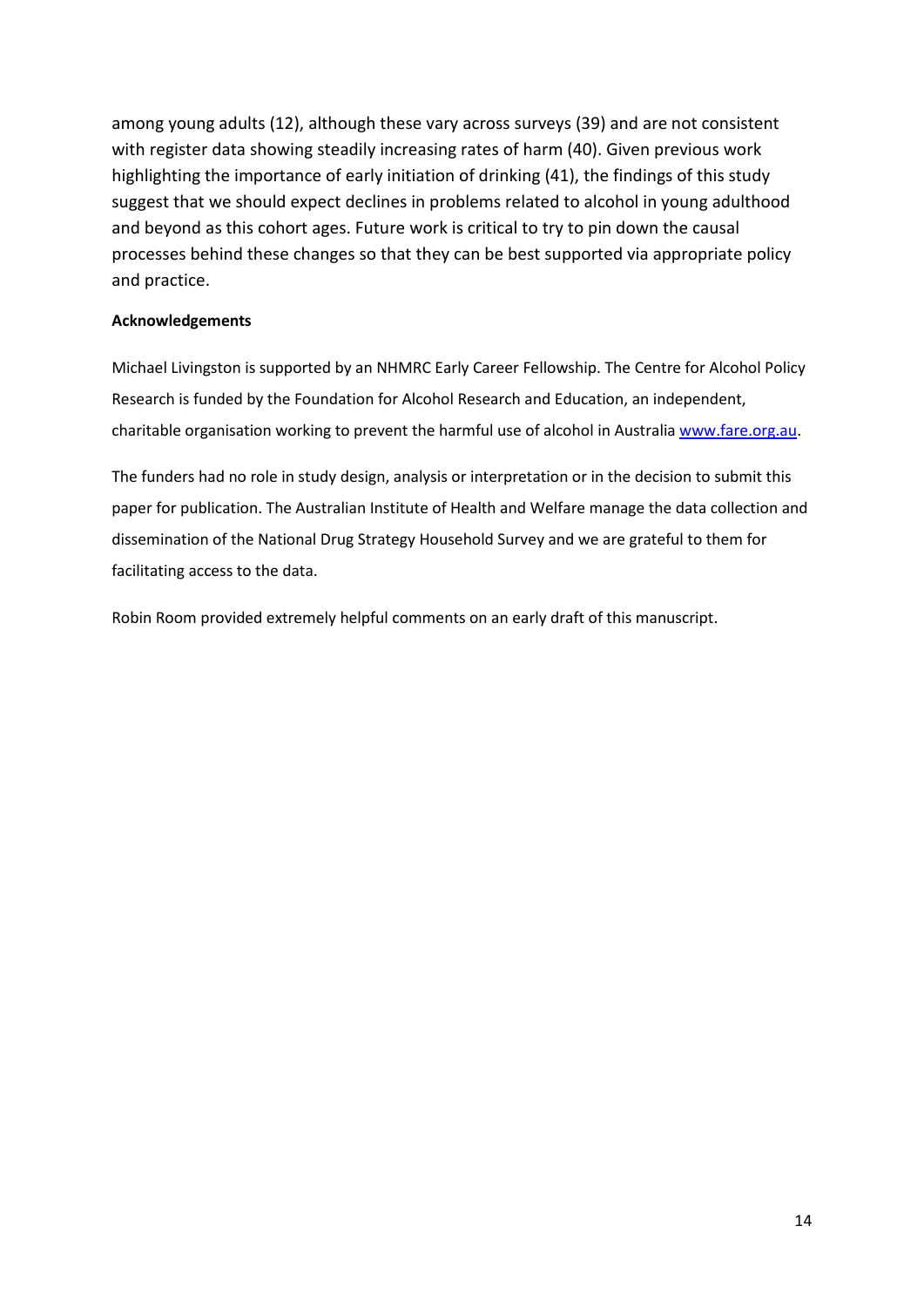## **References**

- <span id="page-15-0"></span>1. Toumbourou, J. W., Rowland, B. & Jeffreys, A. (2003) Could an alcohol-abstinence focus through childhood and adolescence reduce alcohol-related harm? *Prevention of alcoholrelated harms*, pp. 2-19 (Melbourne, Australia, DrugInfo Clearinghouse).
- <span id="page-15-1"></span>2. National Health and Medical Research Council (2009) Australian Guidelines to Reduce Health Risks from Drinking Alcohol (Canberra, NHMRC).
- <span id="page-15-2"></span>3. Bonomo, Y., Coffey, C., Wolfe, R., Lynskey, M., Bowes, G. & Patton, G. (2001) Adverse outcomes of alcohol use in adolescents, *Addiction*, 96, 1485-1496.
- <span id="page-15-3"></span>4. Grant, B. F. & Dawson, D. A. (1997) Age at onset of alcohol use and its association with DSM-IV alcohol abuse and dependence: results from the National Longitudinal Alcohol Epidemiologic Survey, *Journal of Substance Abuse*, 9, 103-110.
- 5. Dewit, D. J., Adlaf, E. M., Offord, D. R. & Ogborne, A. C. (2000) Age at first alcohol use: a risk factor for the development of alcohol disorders, *American Journal of Psychiatry*, 157, 745- 750.
- 6. Bonomo, Y. A., Bowes, G., Coffey, C., Carlin, J. B. & Patton, G. C. (2004) Teenage drinking and the onset of alcohol dependence: a cohort study over seven years, *Addiction*, 99, 1520-1528.
- <span id="page-15-4"></span>7. Johnston, L., O'malley, P., Bachman, J. G. & Schulenberg, J. (2013) Monitoring the Future - National Survey Results on Drug Use, 1975-2012: Volume 1 Secondary School Students (Ann Arbor, Institute for Social Research, University of Michigan).
- <span id="page-15-5"></span>8. Health and Social Care Information Centre (2012) Statistics on Alcohol: England, 2012 (London, Office of National Statistics).
- <span id="page-15-6"></span>9. Hibell, B., Guttormsson, U., Ahlström, S., Balakireva, O., Bjarnasson, T., Kokkevi, A. et al. (2012) The 2011 ESPAD Report: Substance Use Among Students in 36 European Countries (Stockholm, Sweden, The Swedish Council for Information on Alcohol and Other Drugs (CAN)).
- <span id="page-15-7"></span>10. White, V. & Bariola, E. (2012) Australian secondary school students' use of tobacco, alcohol, and over-the-counter and illicit substances in 2011 (Melbourne, The Cancer Council Victoria).
- <span id="page-15-8"></span>11. Australian Institute of Health and Welfare (2005) National Drug Strategy Household Survey - First Results (Canberra, Australian Institute of Health and Welfare).
- <span id="page-15-9"></span>12. Aihw (2011) National Drug Strategy Household Survey report. *Drug Statistics Series, No. 25* (Canberra, AIHW).
- <span id="page-15-10"></span>13. Donovan, J. E. (2004) Adolescent alcohol initiation: a review of psychosocial risk factors, *Journal of Adolescent Health*, 35, 529. e7-529. e18.
- <span id="page-15-11"></span>14. Huckle, T., Huakau, J., Sweetsur, P., Huisman, O. & Casswell, S. (2008) Density of alcohol outlets and teenage drinking: living in an alcogenic environment is associated with higher consumption in a metropolitan setting, *Addiction*, 103, 1614-1621.
- 15. Coate, D. & Grossman, M. (1988) Effects of Alcoholic Beverage Prices and Legal Drinking Ages on Youth Alcohol Use, *Journal of Law and Economics*, 31, 145-171.
- 16. Anderson, P., De Bruijn, A., Angus, K., Gordon, R. & Hastings, G. (2009) Impact of alcohol advertising and media exposure on adolescent alcohol use: a systematic review of longitudinal studies, *Alcohol and Alcoholism*, 44, 229-243.
- <span id="page-15-12"></span>17. Carragher, N. & Chalmers, J. (2012) What are the options? Pricing and taxation policy reforms to redress excessive alcohol consumption and related harms in Australia (Sydney, Bureau of Crime Statistics and Research).
- 18. Livingston, M. (2013) To reduce alcohol-related harm we need to look beyond pubs and nightclubs, *Drug and Alcohol Review*, 32, 113-114.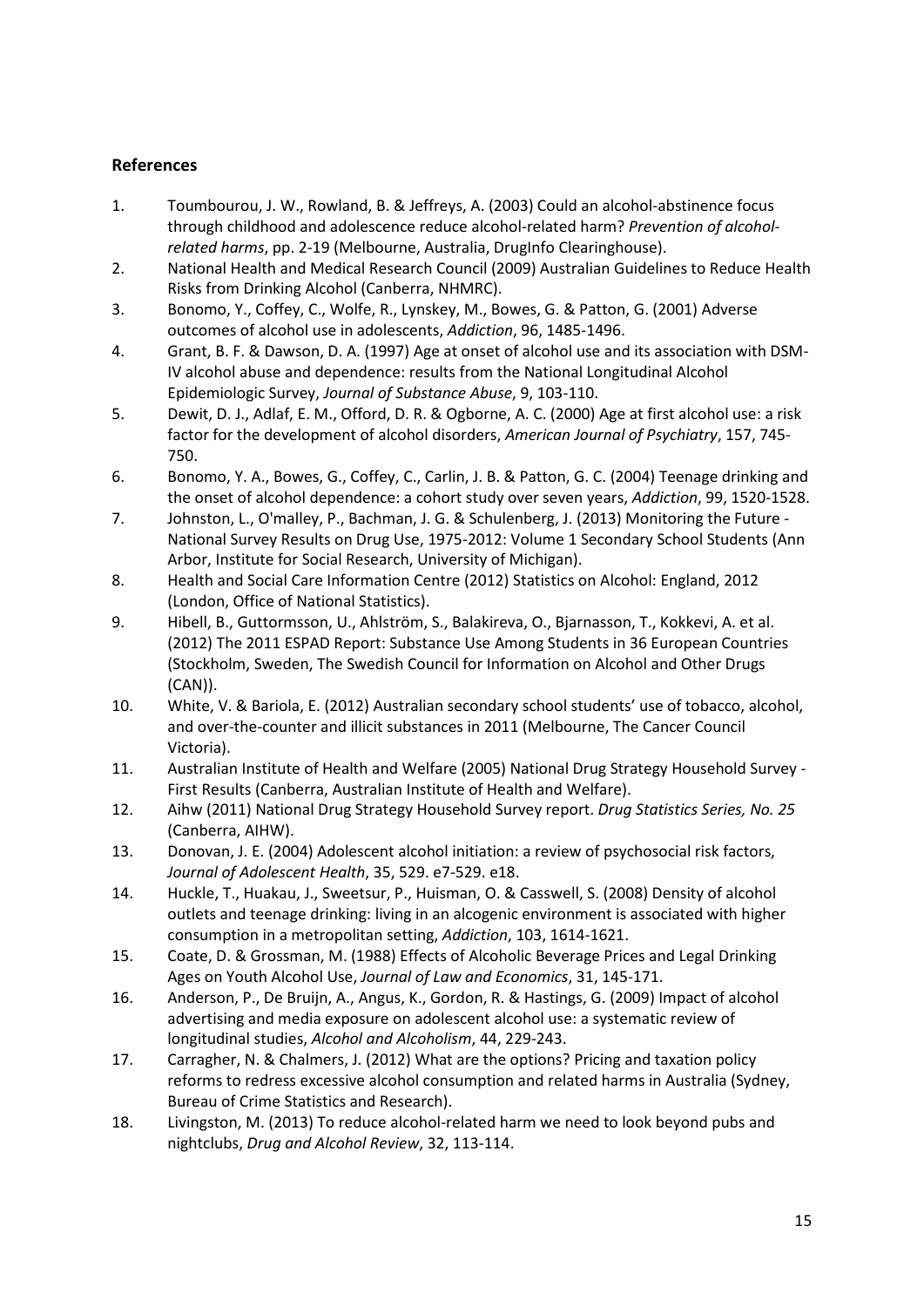- 19. Winter, M. V., Donovan, R. J. & Fielder, L. J. (2008) Exposure of children and adolescents to alcohol advertising on television in Australia., *Journal of Studies on Alcohol and Drugs*, 69, 676(8).
- <span id="page-16-0"></span>20. Australian Drug Foundation (2009) Position Statement on Secondary Supply of Alcohol to Young People on Private Property (Melbourne, Australian Drug Foundation).
- <span id="page-16-1"></span>21. Australian Bureau of Statistics (2011) Apparent Consumption of Alcohol, Extended Time Series (Canberra, Australian Bureau of Statistics).
- <span id="page-16-2"></span>22. Australian Institute of Health and Welfare (2002) 2001 National Drug Strategy Household Survey - Detailed Findings (Canberra, Australian Institute of Health and Welfare).
- <span id="page-16-3"></span>23. Azar, D., White, V., Bland, S., Livingston, M., Room, R., Chikritzhs, T. et al. (In press) "Something's brewing": the changing trends in alcohol coverage in Australian newspapers 2000-2011, *Alcohol and Alcoholism*.
- <span id="page-16-4"></span>24. Australian Bureau of Statistics (2013) Australian Demographic Statistics (Canberra, Australian Bureau of Statistics).
- <span id="page-16-5"></span>25. Australian Institute of Health and Welfare (2002) 2001 National Drug Strategy Household Survey - First Results (Canberra, Australian Institute of Health and Welfare).
- <span id="page-16-6"></span>26. Australian Bureau of Statistics (2008) Information Paper: Census of Population and Housing - Socio-Economic Indexes for Areas, Australia, 2006 (Canberra, Australian Bureau of Statistics).
- <span id="page-16-7"></span>27. Australian Bureau of Statistics (2005) Australian Standard Geographical Classification (ASGC) (Canberra, ABS).
- <span id="page-16-8"></span>28. Room, R. (1988) The dialectic of drinking in Australian life: from the Rum Corps to the wine column, *Australian Drug and Alcohol Review*, 7, 413 437.
- <span id="page-16-9"></span>29. Mäkelä, M., Room, R., Single, E., Sulkunen, P. & Walsh, B. (1981) *Alcohol, Society and the State: I. A Comparative Study of Alcohol Control* (Toronto, Addiction Research Foundation).
- <span id="page-16-10"></span>30. Room, R., Osterberg, E., Ramstedt, M. & Rehm, J. (2009) Explaining change and stasis in alcohol consumption, *Addiction Research & Theory*, 17, 562-576.
- <span id="page-16-11"></span>31. Callinan, S., Room, R. & Livingston, M. (In press) Changes in Australian Attitudes to Alcohol Policy: 1995-2010, *Drug and Alcohol Review*.
- <span id="page-16-12"></span>32. Australian Communications and Media Authority (2009) Click and connect: Young Australian's use of online social media (Canberra, Australian Communications and Media Authority).
- <span id="page-16-13"></span>33. Ramstedt, M. (2013) Determinants of non-drinking among European adolescents: A cross cultural comparison *Kettil Bruun Society Alcohol Epidemiology Symposium* (Kampala, Uganda).
- <span id="page-16-14"></span>34. Capuano, G. (2012) 2011 Census – Australia's changing multicultural mix (Melbourne, Informed Decisions[. http://blog.id.com.au/2012/australian-census-2011/2011-census](http://blog.id.com.au/2012/australian-census-2011/2011-census-australias-changing-multicultural-mix/))[australias-changing-multicultural-mix/\).](http://blog.id.com.au/2012/australian-census-2011/2011-census-australias-changing-multicultural-mix/))
- <span id="page-16-15"></span>35. Zhao, J., Stockwell, T. I. M. & Macdonald, S. (2009) Non–response bias in alcohol and drug population surveys, *Drug and Alcohol Review*, 28, 648-657.
- 36. Kypri, K., Stephenson, S. & Langley, J. (2004) Assessment of nonresponse bias in an internet survey of alcohol use, *Alcoholism: Clinical and Experimental Research*, 28, 630-634.
- 37. Lahaut, V. M., Jansen, H. A., Van De Mheen, D. & Garretsen, H. F. (2002) Non-response bias in a sample survey on alcohol consumption, *Alcohol and Alcoholism*, 37, 256-260.
- <span id="page-16-16"></span>38. New South Wales Ministry of Health (2013) Attendances for acute alcohol problems in 39 emergency departments by sex, NSW, 15-17 years, 1997-2012 (Sydney, New South Wales Ministry of Health,

[http://www.healthstats.nsw.gov.au/Indicator/beh\\_alcedage/beh\\_alcedage\).](http://www.healthstats.nsw.gov.au/Indicator/beh_alcedage/beh_alcedage))

<span id="page-16-17"></span>39. Australian Institute of Health and Welfare (2012) Risk factor trends: age patterns in key health risk factors over time (Canberra, AIHW).